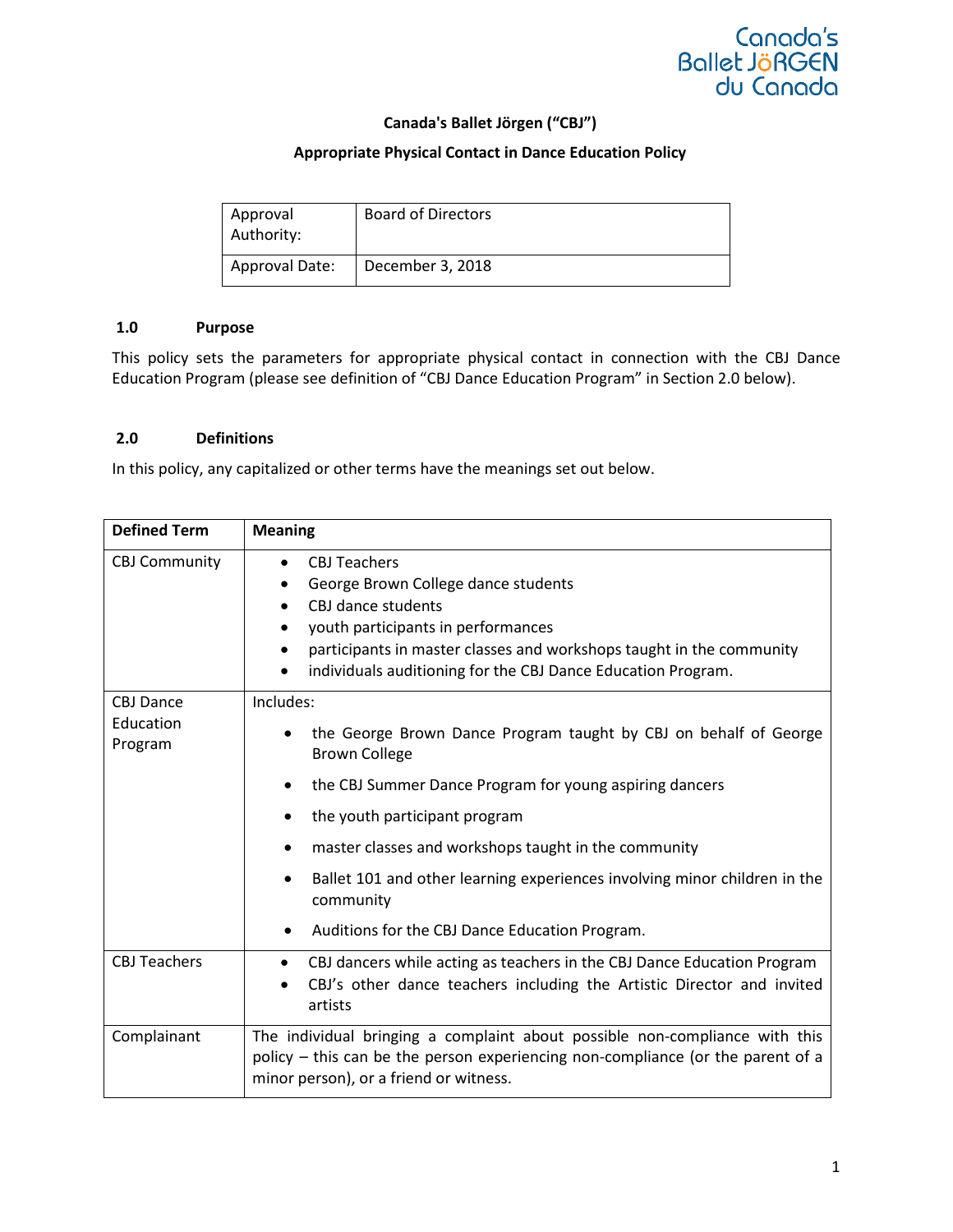

| <b>Defined Term</b> | <b>Meaning</b>                                                             |
|---------------------|----------------------------------------------------------------------------|
| Executive           | Defined in Section 6.3.2.                                                  |
| Manager             |                                                                            |
| Investigator        | Defined in Section 6.4.1.                                                  |
| Manager             | The individual with whom a formal complaint is lodged, or their designate. |
|                     | The CBJ Managers include:                                                  |
|                     | the Artistic Director and CEO<br>$\bullet$                                 |
|                     | the General Manager<br>$\bullet$                                           |
|                     | the Education Manager                                                      |
|                     | the Board Chair<br>$\bullet$                                               |
|                     | CBJ personnel responsible for overseeing travel<br>$\bullet$               |
| Respondent          | The individual accused of non-compliance with this policy.                 |

## **3.0 Scope**

#### *3.1 Who?*

This policy applies to all individuals engaged or contracted by CBJ who teach dance in the CBJ Community as well as those students in the CBJ Community who receive dance education as part of the CBJ Dance Education Program.

CBJ will put all CBJ Community members on notice that they are required and expected to comply with CBJ's policies.

CBJ Teachers who are contractors, whether full-time or part-time, will be governed by a standard contract that will require contractors to comply with CBJ's policies, including cooperating in the complaints resolution process.

#### *3.2 Where?*

This policy extends to all locations and premises in which CBJ Teachers may teach, whether at the CBJ headquarters, at touring locations, and while travelling between locations.

#### *3.3 Interaction with George Brown College*

George Brown College engages CBJ to teach the George Brown College Dance Program.

If a Complainant is subject to a George Brown College policy on this topic, that policy will supersede this policy.

If George Brown College advises that the CBJ policy is the more appropriate avenue under which to pursue the complaint, CBJ will encourage the Complainant to follow CBJ's policy, in consultation with George Brown College as required.

If George Brown College does not have a policy specific to this topic or that adequately addresses the matters addressed in this policy, then this policy will be applied to Complainants who are George Brown College students, in consultation with George Brown College.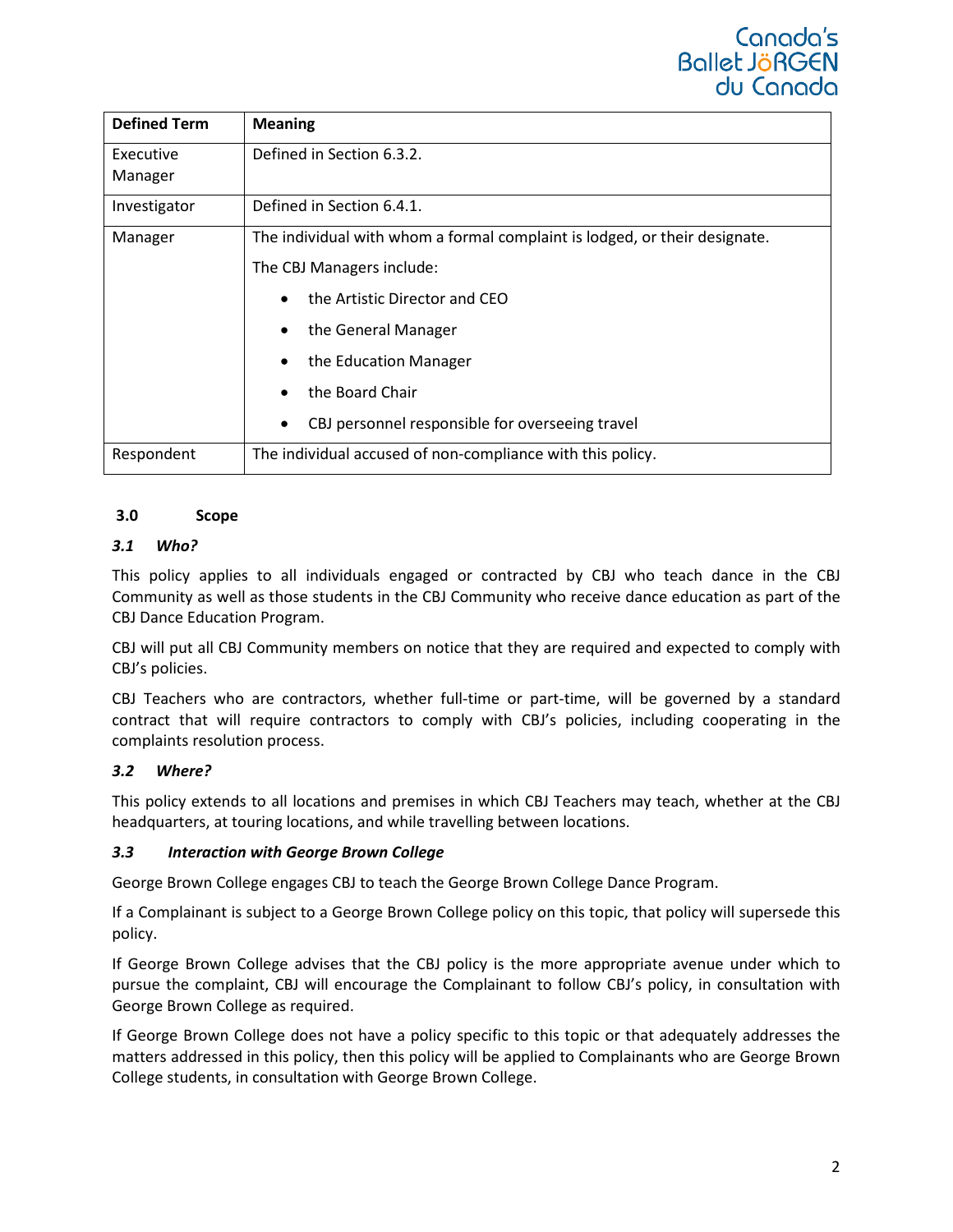

# *3.4 Special Rules Outside CBJ Dance Education Program – Ballet 101 and Other Learning Experiences Involving Minor Children in the Community or at Performances*

The purpose of Ballet 101 (and other learning experiences involving minor children) is to raise awareness of dance with children through the demonstration of dance. No physical contact of any kind is permitted:

- without clearly expressed parental consent, or
- unless necessary to ensure the safety of the minor child (e.g., to guide a minor child participating in a performance on and off stage).

# *3.5 Special Rules Outside CBJ Dance Education Program – Professional Ballet Company – Continuing Education and Training*

Education and training occur throughout a dancer's career. Even after a dancer becomes part of CBJ's professional company, physical contact for educational and training purposes occurs. Any such physical contact (by other dancers, trainers, invited artists and the artistic director) will be respectful and limited to that which is necessary.

# **4.0 Principles Governing the Application of this Policy**

## *4.1 CBJ's Commitment*

Teaching can best be accomplished in an environment of understanding and mutual respect for the dignity and rights of each and every individual.

CBJ is committed to dealing quickly, fairly and effectively with complaints under this policy. CBJ will safeguard the rights of the Complainant and the Respondent throughout the complaints resolution process.

Managers will exhibit strong, visible and ongoing commitment to ensuring compliance with this policy.

CBJ will make Managers aware of their responsibilities under this policy.

CBJ will maintain the confidentiality of all information relating to a complaint throughout the complaints resolution process, sharing only with those with a legitimate role in the investigative process, subject to where disclosure to a governmental authority may be required or may be advisable as permitted by law (e.g., in order to warn government authorities of a risk of harm posed by or to a particular individual). However, CBJ cannot guarantee complete confidentiality if a Complainant or a Respondent, regardless of CBJ's direction on confidentiality, chooses not to adhere to the confidentiality conditions imposed by this policy.

No reprisals are permitted against anyone:

- making a good faith complaint or assisting or supporting a good faith complaint made under this policy, or
- enforcing this policy in good faith.

However, if a complaint is determined to be made in bad faith, the Complainant may be subject to discipline.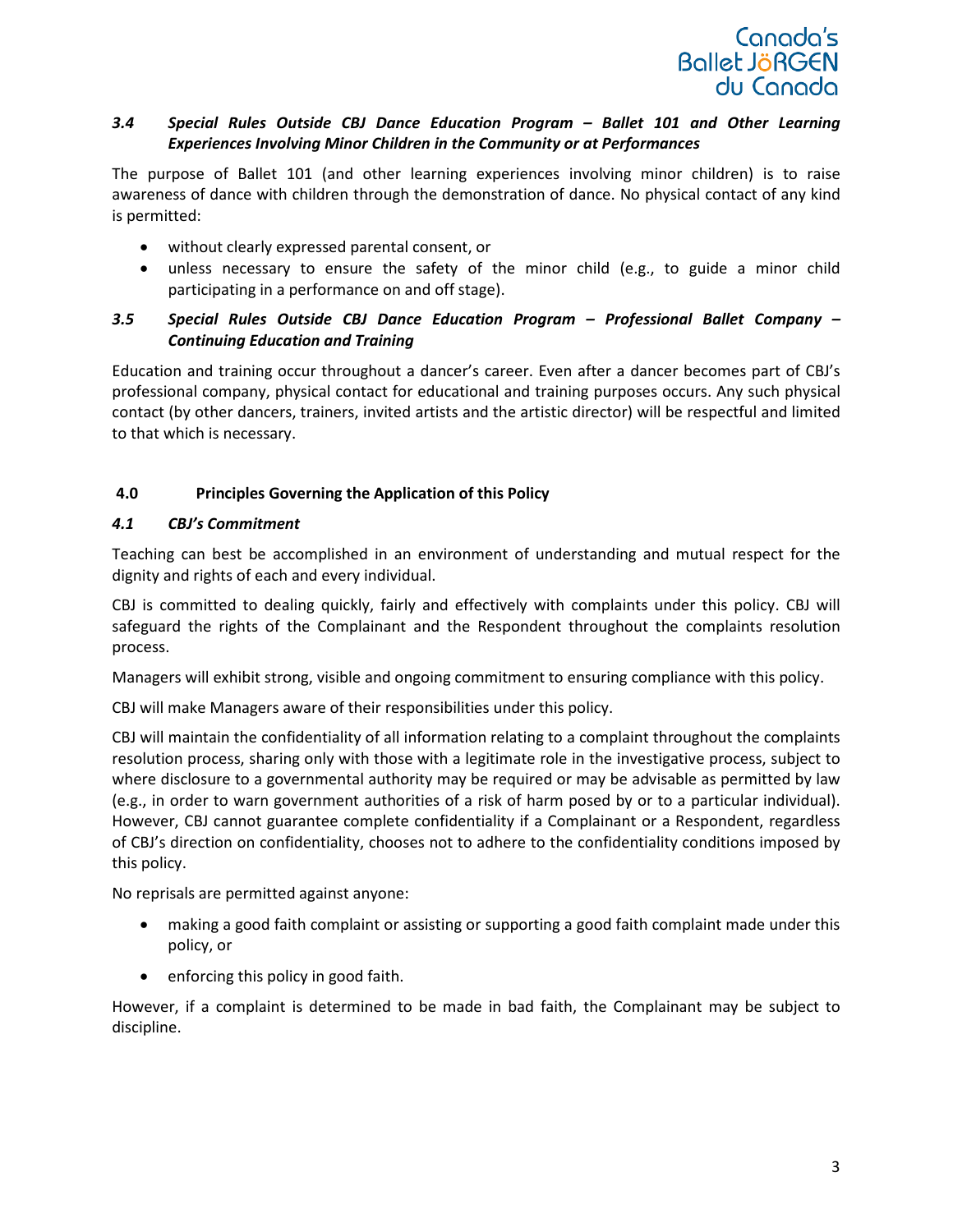

## *4.2 Obligations of CBJ Teachers*

Each CBJ Teacher is responsible for complying with and supporting this policy and co-operating in the resolution of complaints.

#### *4.3 Remedies under this Policy*

The objectives of any remedy proposed in response to a finding of non-compliance with this policy will be to:

- take a constructive and reparative approach whenever possible;
- clarify the expectations and understanding of the Complainant and the Respondent regarding the conduct of concern;
- mitigate the impact of any non-compliance of this policy on the Complainant;
- prevent further incidents of non-compliance occurring between the Complainant and the Respondent and, where appropriate, within CBJ generally; and
- correct the behaviour of the Respondent, if appropriate. In some cases, termination of the Respondent's relationship with CBJ may be deemed necessary.

## **5.0 Policy**

## *5.1 Appropriate Physical Contact*

This policy establishes appropriate physical contact between CBJ Teachers and the other members of the CBJ Community. This policy will be explained to all students (and to parents, as applicable) at the beginning of each teaching term, with reminders as necessary if new students join mid-term.

## *5.1.1 Consent to the Policy is Mandatory to Participate in the Program*

A signed consent must be received from the student (if 18 or older) or by the student's parent (if the student is under 18) in order to participate in the CBJ Dance Education Program.

## *5.1.2 Permitted Touching*

- Light intentional touching to the areas identified below is permitted in order to demonstrate or adjust positioning:
	- o extremities (ankles, feet, knees, hands, elbows)
	- o hips, midsection, and waist
	- o head, shoulders and back.
- CBJ Teachers will ask for permission from a student at the time if there is a need to touch more intimate areas, such as thighs or buttocks (e.g., turnout muscle).
- Touching must be done with due sensitivity and care.
- Touching may never use force or an instrument.
- CBJ students understand that touching is required between students as part of learning and dance choreography.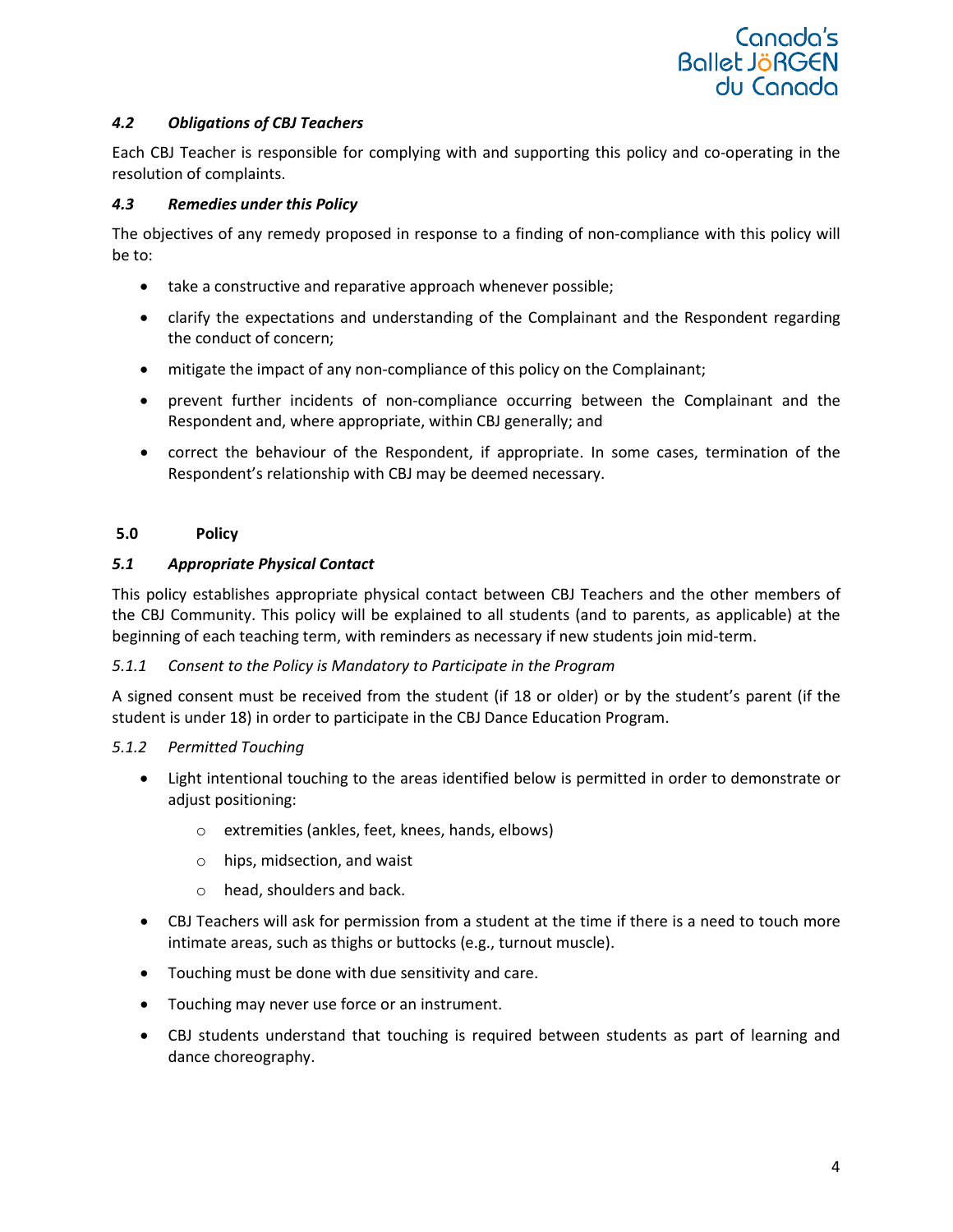

## *5.1.3 Prohibited Touching*

• All touching, other than permitted touching, is prohibited in teacher-student interactions.

# *5.2 Retaliation, Reprisals or Threats of Reprisals Prohibited*

This policy prohibits retaliation, reprisals or threats of reprisals against individuals who:

- are pursuing their rights under this policy;
- have participated or cooperated in a complaint resolution process;
- have been associated with someone who has pursued their rights under this policy or participated in a complaint resolution process; or
- have acted in any other role or capacity under this policy.

# *5.3 Upon Receipt of a Complaint*

All Managers have a responsibility to act immediately on observations or allegations of non-compliance with this policy.

Details about a complaint will only be made known to those involved in the process, and only to the extent needed to fulfill their role. If a Complainant does not wish for the complaint details to be shared, he/she may withdraw the complaint. Throughout the complaints resolution process, all documents, including contents of meetings, interviews and reports, will be securely maintained and stored by the Manager or Executive Manager on CBJ premises.

A Complainant will not be obliged to directly approach a Respondent at any stage of the complaints resolution process.

- Complainants should not directly approach Respondents if direct interaction may escalate the situation or put the safety of either the Complainant or the Respondent at risk.
- Complainants may choose to not approach Respondents in situations where there may be power imbalances or where they fear reprisals.

# *5.4 Continuing Review*

CBJ will continue to establish policies and procedures that clarify the responsibilities of all members of the CBJ Community. The Board will conduct regular reviews and revisions of this policy to ensure it:

- reflects best practice in the creative arts/dance sector;
- accounts for changes in CBJ organizational structures or resources; and
- continues to be effective.

## *5.5 Awareness*

CBJ will take steps to make all CBJ Teachers, CBJ students and George Brown College students aware of this policy and its provisions by:

- offering educational opportunities and resources;
- providing training to Managers identified under this policy; and
- making the web link to this policy available to the CBJ Community on its website.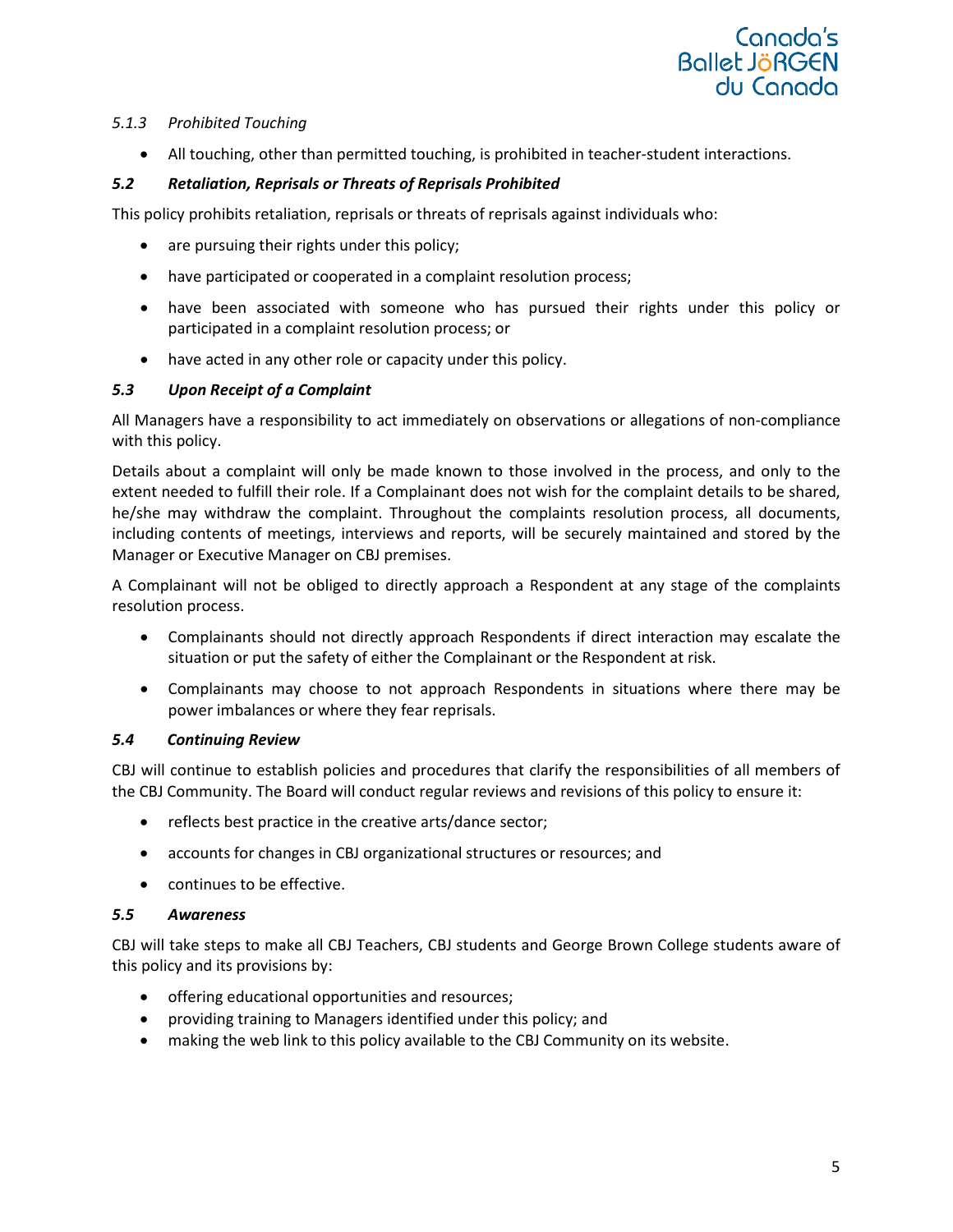

#### **6.0 Procedures**

#### *6.1 Initiating the Complaints Resolution Process*

- 6.1.1 Any member of the CBJ Community who believes that they have been the subject of, or may have witnessed, non-compliance with this policy should report the incident to a Manager. The Complainant may report to whichever Manager the Complainant feels most comfortable approaching. A Complainant may bring another person with them for support.
- 6.1.2 Alternatively, a Complainant may call or email the CBJ's tipline to report the complaint. If the complaint is anonymous, CBJ will investigate the complaint as best as possible without the assistance of the Complainant, but the ability to investigate the incident and reach a conclusion may be impaired.
- 6.1.3 Managers receiving a complaint must to seek to resolve concerns about non-compliance with this policy, and may consult another Manager in seeking such resolution. If the Manager who is approached believes that he/she is not the appropriate person to process the complaint, he/she may refer the complaint to another Manager in consultation with the Complainant.
- 6.1.4 If the Complainant is subject to a George Brown College policy on the same subject matter, the Manager will provide guidance to the Complainant on how to make a complaint under that policy.
- 6.1.5 The Manager receiving a complaint will use this policy to determine whether an alleged incident of non-compliance with this policy occurred.
	- The Complainant has the burden of proving, on its face, a violation of this policy when the complaint is presented: i.e., there must be sufficient evidence, at first appearance, that there has been non-compliance with this policy.
	- The Respondent does not have the burden of disproving non-compliance with this policy.
- 6.1.6 A Complainant should initiate a complaint as soon as is reasonable and is strongly encouraged to initiate the complaints resolution process no later than one (1) year from the date of the incident. The Manager receiving the complaint will consider whether extenuating circumstances warrant permitting the complaints resolution process to be initiated later than the time frames described above. This consideration will include the length of time elapsed and the reason for the delay.
- 6.1.7 In situations where the Complainant feels threatened, the Manager may contact the police.

## *6.2 Step One: Informal Resolution*

- 6.2.1 The Manager should discuss with the Complainant the types of informal resolution that may be appropriate to the situation, as long as the Complainant feels comfortable and safe in approaching the Respondent themselves or having the Manager do so.
- 6.2.2 The Manager will support the Complainant if the Complainant decides to approach the Respondent on an informal basis to identify the conduct of concern and explain to the Respondent that it is unwelcome or non-compliant with this policy.
- 6.2.3 The Complainant should allow the Respondent an opportunity to respond to the concern expressed, and should suggest how the concern might be resolved.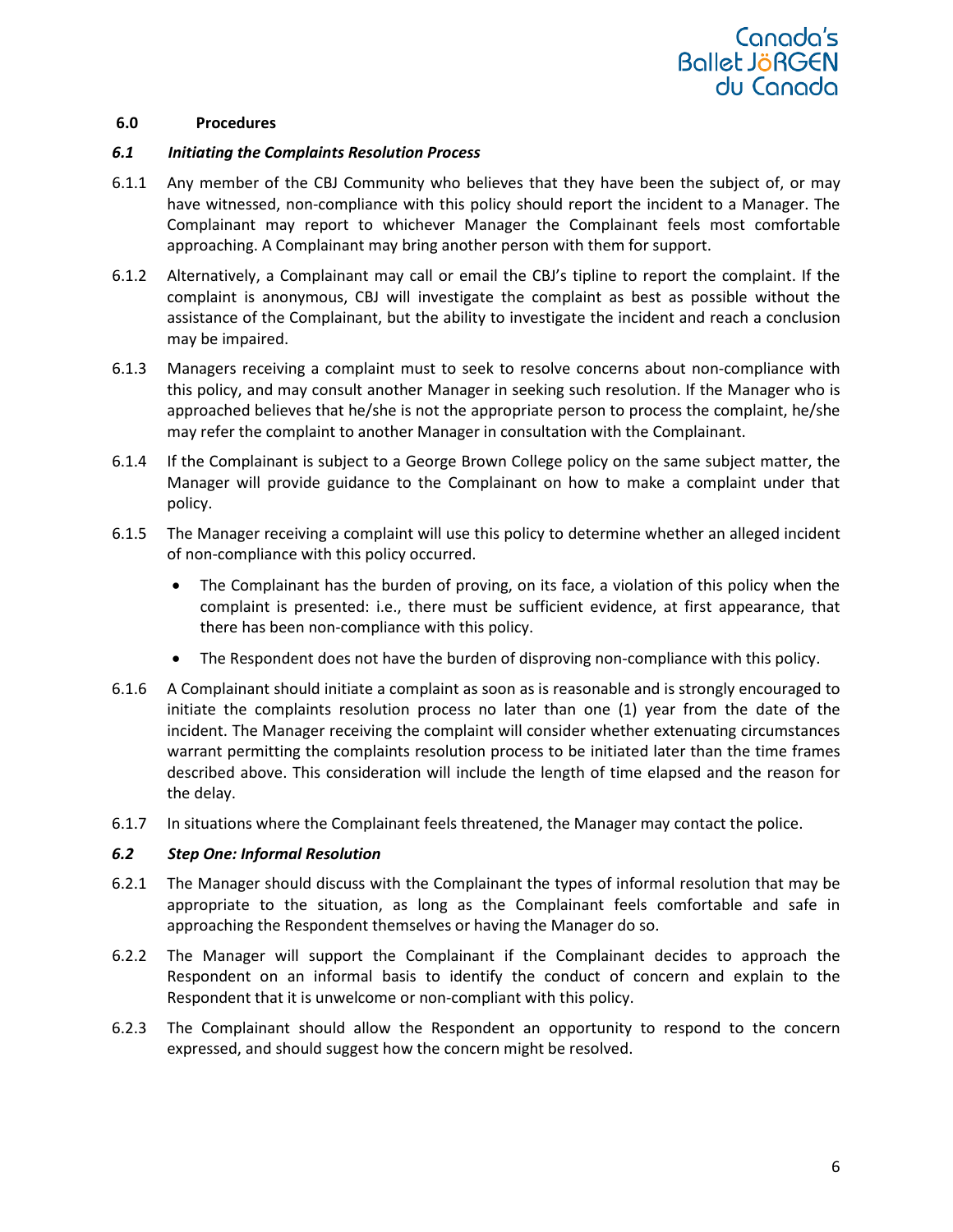

6.2.4 If the concern is resolved, the Complainant and Respondent should note the nature of the resolution and the date on which it occurred, and inform the Manager, who will note in the case file that the issue has been resolved informally, along with the date and time.

#### *6.3 Step Two: Formal Complaint*

- 6.3.1 A Complainant may lodge a formal complaint if circumstances are such that the Complainant cannot or does not choose to approach the Respondent for informal resolution; informal resolution does not resolve the conduct/behavior of concern; the conduct of concern is repeated; or the Complainant chooses this avenue for seeking resolution.
- 6.3.2 Upon the Manager receiving notice from the Complainant that they want to pursue a formal complaint, the Manager shall advise either the Chair of the Board (if the complaint relates to the Chief Executive Officer or the Education Manager) or the Chief Executive Officer (for all other complaints) (each, an "**Executive Manager**").
- 6.3.3 In order to ensure Board awareness about the effectiveness of this policy, each Manager shall advise the Chair of the Board of every formal complaint received and the nature of the complaint, using reasonable efforts to avoid disclosing the identity of the Complainant and the Respondent.
- 6.3.4 The Complainant must submit a signed, written complaint to the Manager. The complaint must include 1) the name of the Respondent, and 2) as full an account as possible of the conduct of concern including:
	- a detailed description of the event(s) or situation;
	- the date(s) and time(s) of the event(s) or situation;
	- where the event(s) or situation happened with as much specificity as possible;
	- the names of witnesses, if any; and
	- any supporting documentation, as an attachment.
- 6.3.5 If the Complainant has a disability or another reason that prevents them from preparing the written statement independently, the Complainant may submit the complaint verbally, through an interpreter, or in any other format which meets their communicative needs. The Manager will arrange to provide the Complainant with assistance in preparing a written complaint upon request.
- 6.3.6 The Complainant may withdraw a formal complaint at any stage of the complaints resolution process by notifying the Manager in writing. CBJ may choose to continue to investigate the complaint at its discretion, in which case the withdrawing Complainant is not required to cooperate or assist with the investigation.
- 6.3.7 The Manager may dismiss any complaint, on notice to the Complainant, where the subject matter of the complaint falls outside the parameters of this policy.
- 6.3.8 The Manager will meet with the Complainant to:
	- clarify any questions the Manager has with respect to the written complaint;
	- explore the remedy that the Complainant is seeking to resolve the complaint;
	- ensure that the Complainant has received a copy of this policy;
	- answer any questions the Complainant may have about this policy and its procedures; and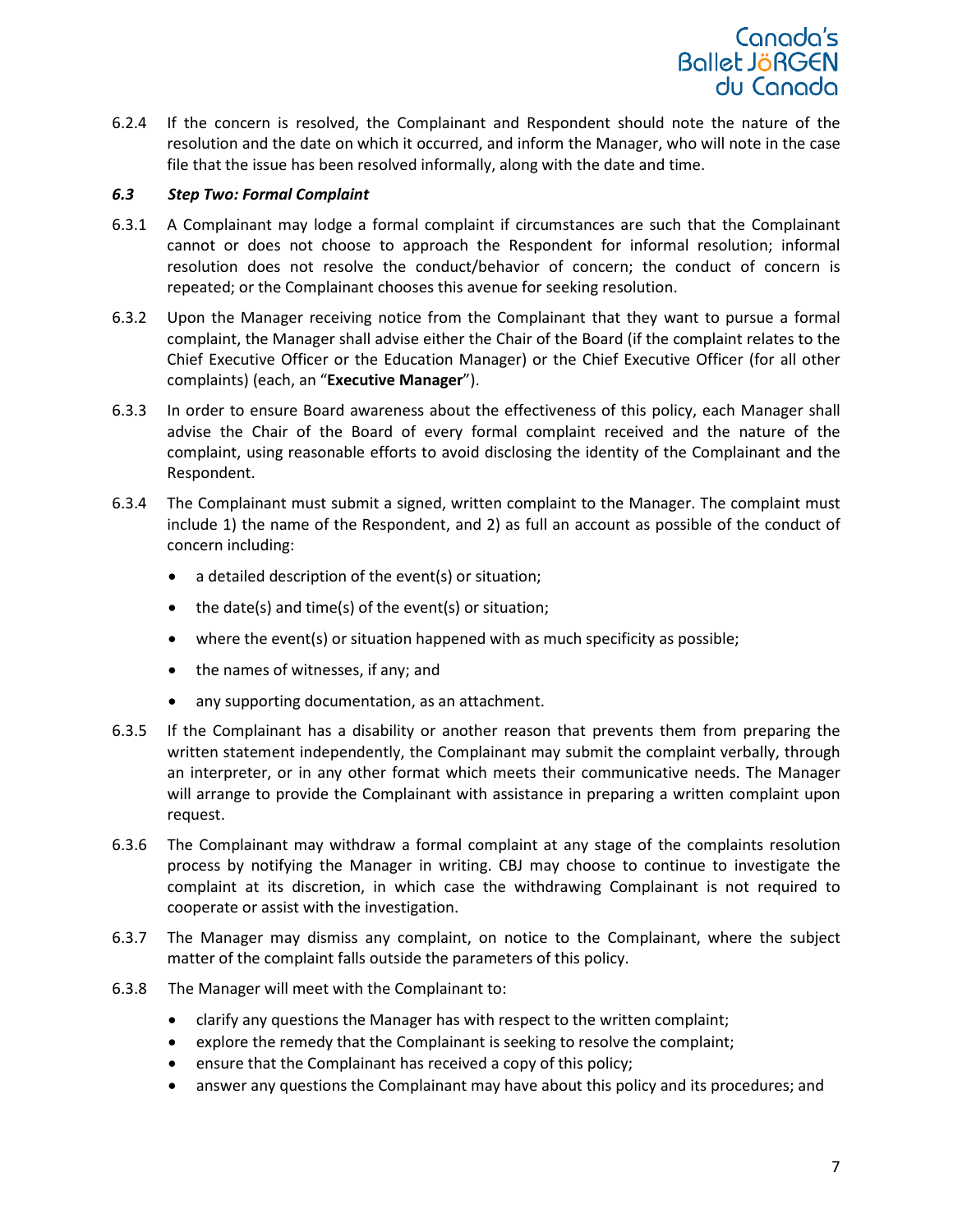

- answer any questions the Complainant may have about related resources available to them at CBJ, or provide appropriate direction so the Complainant can secure answers to such questions.
- 6.3.9 The Manager must provide the Respondent with a copy of the signed, written complaint within 4 working days of receiving it, outlining the time frame in which the Respondent has to respond to the written complaint.
- 6.3.10 The Manager will meet with the Respondent to:
	- ensure that the Respondent has received a copy of this policy;
	- advise the Respondent regarding the time frames for responding in accordance with this policy;
	- answer any questions the Respondent may have about this policy and its procedures; and
	- answer any questions the Respondent may have about resources available to them at CBJ, or provide appropriate direction so the Respondent can obtain answers to their questions.
- 6.3.11 The Respondent must submit a signed, written response to the Manager within 7 working days of receiving the complaint.
- 6.3.12 If the Respondent has a disability or another reason that prevents them from preparing the written response independently, the Respondent may submit the response verbally, through an interpreter, or in any other format which meets their communicative needs. The Manager will arrange to provide the Respondent with assistance to put the response in writing within 4 working days of receiving it.
- 6.3.13 After receiving the signed response, the Manager will provide a copy of the response to the Complainant within 4 working days.
- 6.3.14 If appropriate to the complaint, the Manager may attempt to resolve the complaint through informal resolution without further investigation.
- 6.3.15 If the complaint is resolved, the Manager must:
	- prepare a written statement setting out the terms of resolution to be signed by the Complainant, the Respondent and the Manager;
	- provide copies of the signed statement to the Complainant and Respondent, with a copy to the applicable Executive Manager;
	- file a copy with the records of the Complainant and Respondent.

#### *6.4 Step Three: Investigation*

- 6.4.1 If further investigation is required to resolve the complaint, the Manager must identify whether any conflict of interest or bias could prevent the Manager from conducting an objective investigation. If a conflict of interest or bias exists, the Manager must inform the applicable Executive Manager, who will designate an alternative investigator to conduct the investigation. The Manager or the designated alternative investigator will be referred to as the "**Investigator**".
- 6.4.2 In investigating a complaint, the Investigator may:
	- collect and review documents that may contain information relevant to the complaint;
	- interview individuals, including witnesses, who may have information relevant to the complaint;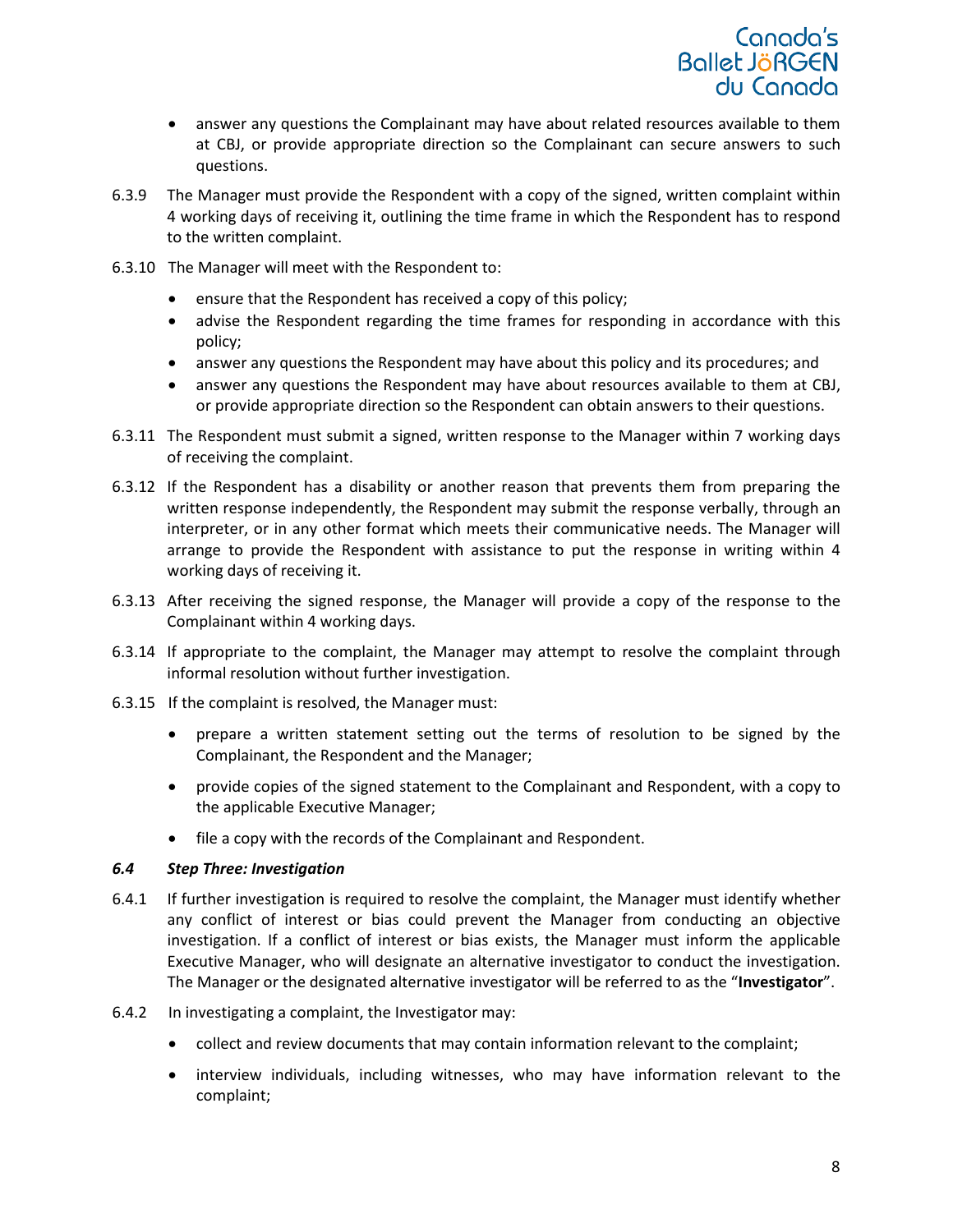

- conduct additional interviews with the Complainant or the Respondent; and
- take any other steps consistent with CBJ policy.
- 6.4.3 Investigations should be completed within 30 working days, subject to extenuating circumstances. The Manager may extend this time frame if it is deemed reasonably necessary, on notice to the Complainant and Respondent.

#### *6.5 Step Four: Decision*

- 6.5.1 The Manager must prepare a written decision within 4 working days that summarizes:
	- the complaint;
	- the response;
	- the Manager's conclusion about whether the complaint was 1) substantiated, 2) partially substantiated, 3) unsubstantiated, or 4) frivolous, vexatious or made in bad faith;
	- the Manager's recommended disciplinary action, if any, for consideration of the Executive Manager; and
	- the reasons for the decision.
- 6.5.2 In making a decision, the Manager will consider:
	- the complaint;
	- the response;
	- the results of meetings with the Complainant and Respondent;
	- the results of the investigation; and
	- the balance-of-probabilities legal test: Based on the evidence presented, is it more reasonable than not that non-compliance with this policy took place?
- 6.5.3 The Manager will provide the Complainant, the Respondent and the applicable Executive Manager with a copy of the decision, including a notice about the parameters and process for initiating a review. The Manager will ensure a copy of the decision is filed with the records of the Complainant and the Respondent. CBJ will otherwise keep the decision confidential, unless disclosure is required by law, court order or other governmental authority.

## *6.6 Review of the Decision*

- 6.6.1 The Complainant or Respondent may request a review of the complaints resolution process by the applicable Executive Manager or their designate on the following grounds:
	- that the procedures outlined in this policy were not followed; or
	- that there were compelling or extraordinary circumstances that were not considered.
- 6.6.2 The Complainant or Respondent, as applicable, must request a review within 10 working days of receiving the copy of the decision. The request must include the reasons for requesting the review and evidence to support the request.
- 6.6.3 The applicable Executive Manager or their designate will review the decision with the Manager to identify whether there is evidence that:
	- the procedures outlined in this policy were not followed;